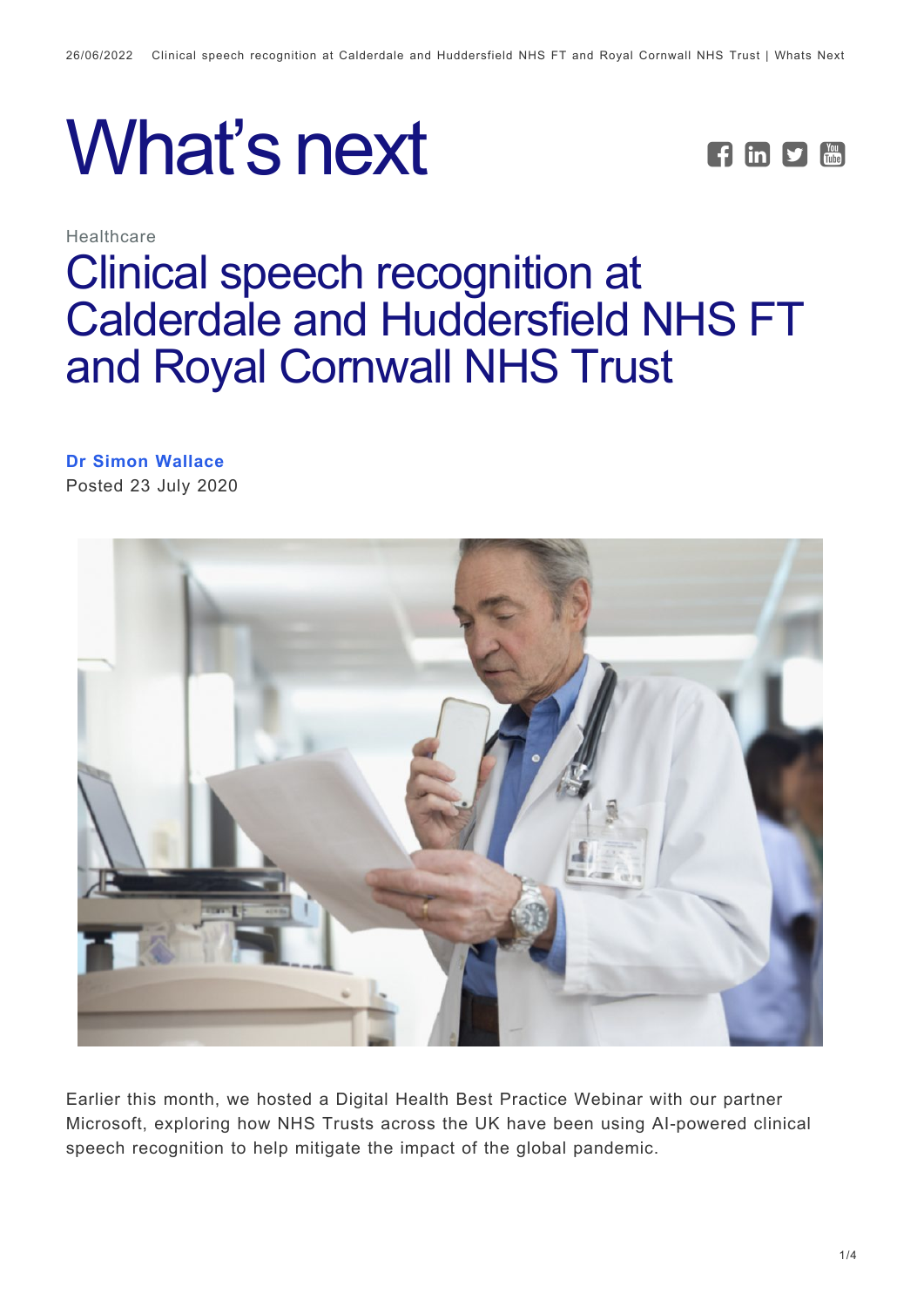As well as key insights from myself, Dr Simon Wallace (Chief Clinical Information Officer at Nuance), and Stephen Docherty (Industry Executive for Health, Microsoft), we also heard directly from Luke Stockdale (Director of Digital Transformation and Innovation, Calderdale and Huddersfield NHS Foundation Trust) and Ian Nicholls (eHealth Transformation Manager, Royal Cornwall Hospitals NHS Trust) about their own experiences during this time and their hope for continued innovation moving forwards.



#### **The gift of time?**

COVID-19 has undoubtedly been one of the toughest periods in the history of healthcare; so, it stands to reason that it was the recurring theme throughout the discussion. Those on the front line – hospital doctors, GPs, nurses and other healthcare professionals – have worked tirelessly to ensure they are able to treat those with the virus, whilst still being able to provide essential services and potentially lifesaving treatments in other areas. With so much additional strain on the NHS's resources, it can feel as if paperwork is yet another heavy and time intensive burden for clinical professionals. But, the need for quality clinical documentation has never been more important.

This is why many hospitals are turning to our speech recognition technologies. Not only do these technologies save time – due to the fact that humans typically speak up to three times faster than we type – they also enable clinical professionals to focus on what really matters; their patients. During the webinar, Microsoft's Stephen Docherty mentioned the NHS's Long-Term Plan and how his company's [partnership with](https://www.nuance.com/about-us/newsroom/press-releases/2019/Nuance-and-Microsoft-partner-to-transform-the-doctor-patient-experience.html) Nuance aims to embody this through empowering clinicians, during COVID-19 and beyond, granting them the gift of time by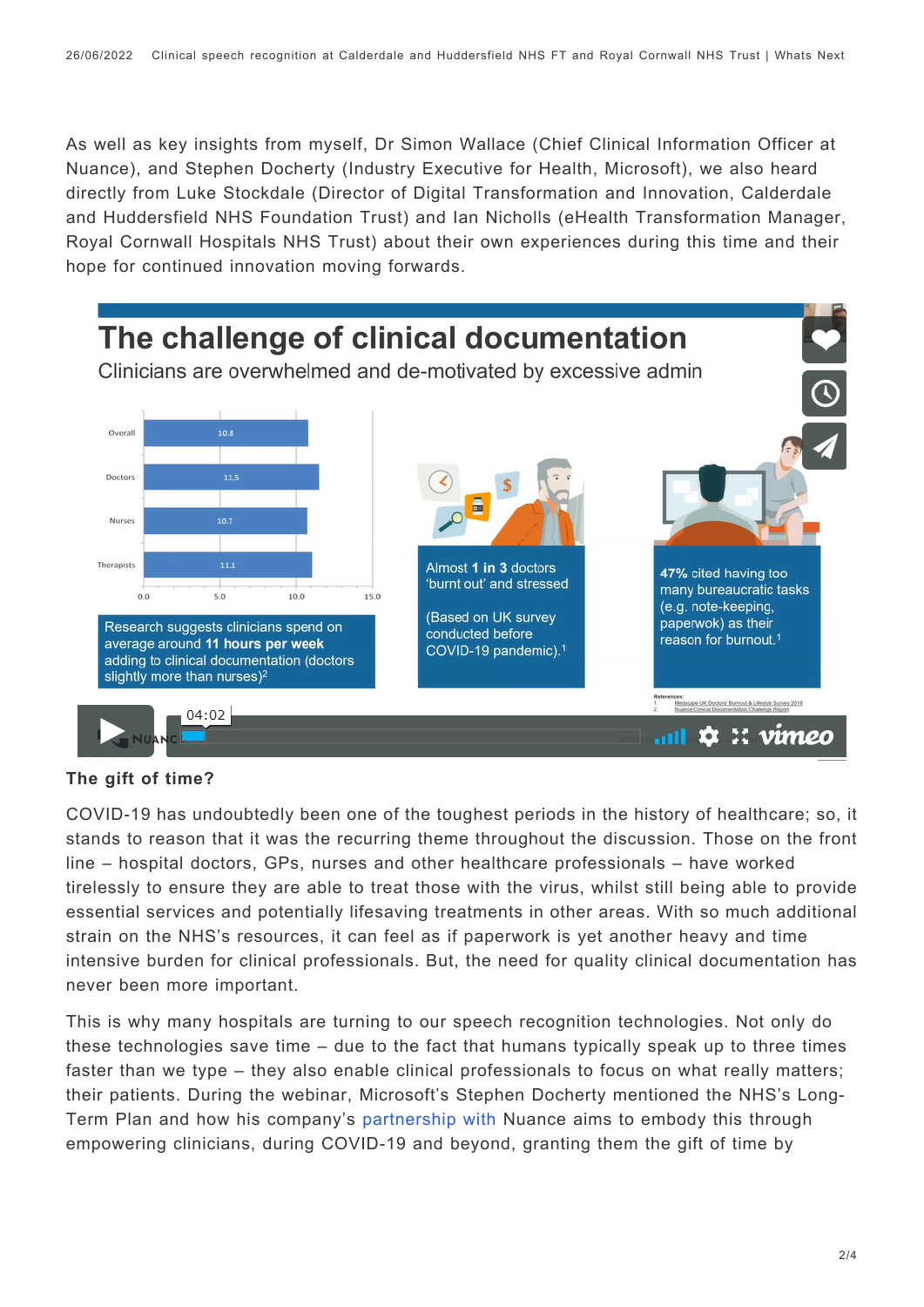reducing the amount of effort that goes into clinical documentation, without compromising on its quality.

#### **Helping our unsung heroes**

During the webinar we heard from two NHS trusts who have implemented speech recognition technologies and used them to help fight the COVID-19 crisis. Both hospitals undertook significant changes in response to the pandemic, with many elective services put on pause, consultations going digital to reflect social distancing guidelines and new remote ways of working being introduced.

For Luke Stockdale from Calderdale and Huddersfield NHS Trust, the key during this period was to try and support all staff members, as well as patients, and implementing voice recognition into everyday working practices played an important role in this. Through removing a big component of typing, this technology freed up time and enabled doctors to maintain eye contact with patients whilst treating them. Having seen the benefits during physical appointments, moving forward, the trust is looking into how speech recognition can support virtual consultations conducted over the phone.

Similarly, Ian Nicholls discussed how Royal Cornwall Hospitals NHS Trust had been forced to act quickly in recent months when it foresaw a potential reduction in staff resource and capacity due to the impending crisis. This accelerated their requirements for Nuance's speech recognition solutions. Since then, the uptake has been rapid throughout the trust, with this month alone showing a significant spike in usage as lockdown measures ease and more hospital services resume.

Ian highlighted the technology's ease of use and the benefit of it being a cloud-based solution with online follow up masterclasses from Nuance – especially during COVID-19, when deployment had to take place remotely. Thanks to this, the cardiology nurses at the trust were up and running in just two days.

#### **A commitment to a digital future**

Both NHS leaders closed by adding that even though COVID-19 has had its challenges, it also provided a platform for accelerating digital transformation throughout their organisations.

The global pandemic has spurred a newfound commitment to innovation throughout healthcare. This is something that we must seek to continue post-pandemic. After all, artificial intelligence has the power to reimagine patient services as we know them; easing the administrative burden placed upon clinical professionals and helping to improve the patient experience.

Thank you to all those who attended our Webinar this month. If you missed it, [you can still](https://www.digitalhealth.net/events/how-tech-from-microsoft-and-nuance-is-supporting-the-nhs-during-the-covid-19-pandemic-and-beyond/) [listen in here](https://www.digitalhealth.net/events/how-tech-from-microsoft-and-nuance-is-supporting-the-nhs-during-the-covid-19-pandemic-and-beyond/). Please also join us for Luke Stockdale's presentation at the Digital Health

Virtual Summer School at 12.50pm on Friday 24<sup>th</sup> July: <https://digitalhealthsummerschools.com/>